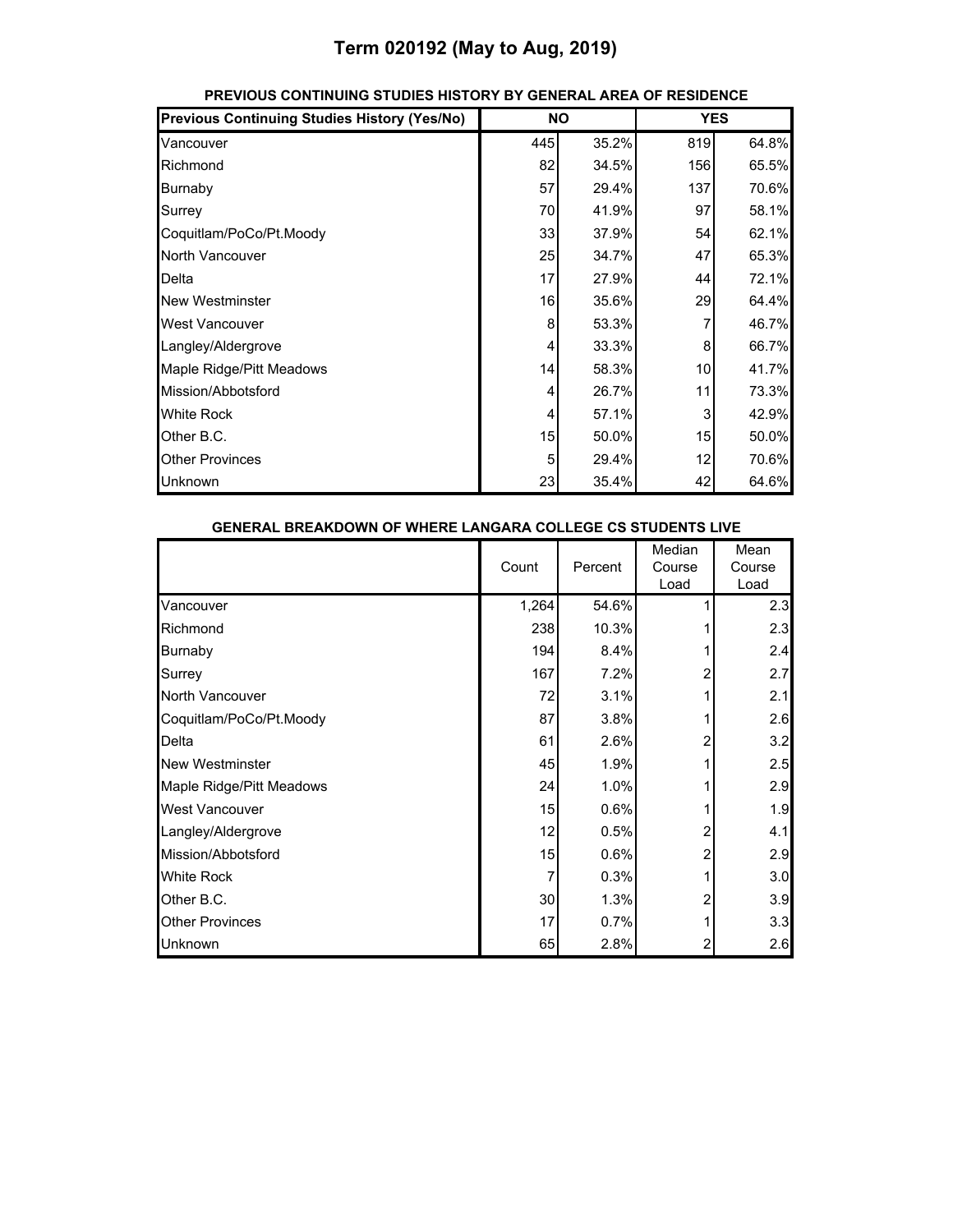| DETAILED BREAKDOWN OF WHERE LANGARA COLLEGE CS STUDENTS LIVE |
|--------------------------------------------------------------|
|--------------------------------------------------------------|

| V5L- Vancouver (North Grandview Woodland)<br>V5M- Vancouver (South Hastings Sunrise)<br>V5N- Vancouver (South Grandview Woodland)<br>V5P- Vancouver (Victoria Fraserview)<br>V5R- Vancouver (South Renfrew Collingwood)<br>V5S- Vancouver (Killarney) | 25<br>34<br>63<br>96<br>75<br>77<br>41<br>42<br>86<br>116<br>35 |
|-------------------------------------------------------------------------------------------------------------------------------------------------------------------------------------------------------------------------------------------------------|-----------------------------------------------------------------|
|                                                                                                                                                                                                                                                       |                                                                 |
|                                                                                                                                                                                                                                                       |                                                                 |
|                                                                                                                                                                                                                                                       |                                                                 |
|                                                                                                                                                                                                                                                       |                                                                 |
|                                                                                                                                                                                                                                                       |                                                                 |
|                                                                                                                                                                                                                                                       |                                                                 |
| V5T- Vancouver (East Mount Pleasant)                                                                                                                                                                                                                  |                                                                 |
| V5V- Vancouver (West Kensington Cedar Cottage)                                                                                                                                                                                                        |                                                                 |
| V5W- Vancouver (SE Riley Park Little Mountain / North Sunset)                                                                                                                                                                                         |                                                                 |
| V5X- Vancouver (SE Oakridge / South Sunset)                                                                                                                                                                                                           |                                                                 |
| V5Y- Vancouver (West Mount Pleasant)                                                                                                                                                                                                                  |                                                                 |
| V5Z- Vancouver (East Fairview / South Cambie)                                                                                                                                                                                                         | 55                                                              |
| V6A- Vancouver (Strathcona / Downtown Eastside)                                                                                                                                                                                                       | 11                                                              |
| V6B- Vancouver (NE Downtown / Yaletown)                                                                                                                                                                                                               | 37                                                              |
| V6C- Vancouver (Waterfront / Coal Harbour / Canada Place)                                                                                                                                                                                             | $\overline{5}$                                                  |
| V6E- Vancouver (SE West End / Davie Village)                                                                                                                                                                                                          | 36                                                              |
| V6G- Vancouver (NW West End / Stanley Park)                                                                                                                                                                                                           | 37                                                              |
| V6H- Vancouver (West Fairview / Granville Island)                                                                                                                                                                                                     | 31                                                              |
| V6J- Vancouver (NW Shaughnessy / East Kitsilano)                                                                                                                                                                                                      | 44                                                              |
| V6K- Vancouver (Central Kitsilano / Greektown)                                                                                                                                                                                                        | 26                                                              |
| V6L- Vancouver (NW Arbutus Ridge / NE Dunbar Southlands)                                                                                                                                                                                              | 17                                                              |
| V6M- Vancouver (South Shaughnessy / SE Arbutus Ridge)                                                                                                                                                                                                 | 47                                                              |
| V6N- Vancouver (West Kerrisdale / Musqueam)                                                                                                                                                                                                           | 15                                                              |
| V6P- Vancouver (SE Kerrisdale / West Marpole)                                                                                                                                                                                                         | 122                                                             |
| V6R- Vancouver (West Kitsilano / West Point Grey / Jericho)                                                                                                                                                                                           | 18                                                              |
| V6S- Vancouver (NW Dunbar Southlands / Chaldecutt)                                                                                                                                                                                                    | 15                                                              |
| V6T- Vancouver (UBC)                                                                                                                                                                                                                                  | 15                                                              |
| V6Z- Vancouver (SW Downtown)                                                                                                                                                                                                                          | 19                                                              |
| V7X- Vancouver (Bentall Centre)                                                                                                                                                                                                                       | $\mathbf 1$                                                     |
| Richmond<br>V6V- Richmond Northeast                                                                                                                                                                                                                   | 14                                                              |
| V6W- Richmond Southeast                                                                                                                                                                                                                               | 1                                                               |
| V6X- Richmond North                                                                                                                                                                                                                                   | 60                                                              |
| V6Y- Richmond Central                                                                                                                                                                                                                                 | 60                                                              |
| V7A-Richmond South                                                                                                                                                                                                                                    | 22                                                              |
| V7B- Richmond (Sea Island / YVR)                                                                                                                                                                                                                      | $\overline{c}$                                                  |
| V7C- Richmond Northwest                                                                                                                                                                                                                               | 43                                                              |
| V7E- Richmond Southwest                                                                                                                                                                                                                               | 36                                                              |
| Burnaby<br>V3N- Burnaby (East Big Bend / Edmonds)                                                                                                                                                                                                     | 25                                                              |
| V5A- Burnaby (Lake City / Burnaby Mountain)                                                                                                                                                                                                           | 16                                                              |
| V5B- Burnaby (Parkcrest Aubrey / Ardingley Sprott)                                                                                                                                                                                                    | 15                                                              |
| V5C- Burnaby (Burnaby Heights / Willingdon Heights)                                                                                                                                                                                                   | 22                                                              |
| V5E- Burnaby (Kingsway Beresford)                                                                                                                                                                                                                     | 14                                                              |
| V5G- Burnaby (Cascade Schou / Douglas Gilpin)                                                                                                                                                                                                         | 25                                                              |
| V5H- Burnaby (Maywood / Windsor)                                                                                                                                                                                                                      | 51                                                              |
| V5J- Burnaby (Suncrest / West Big Bend)                                                                                                                                                                                                               | 25                                                              |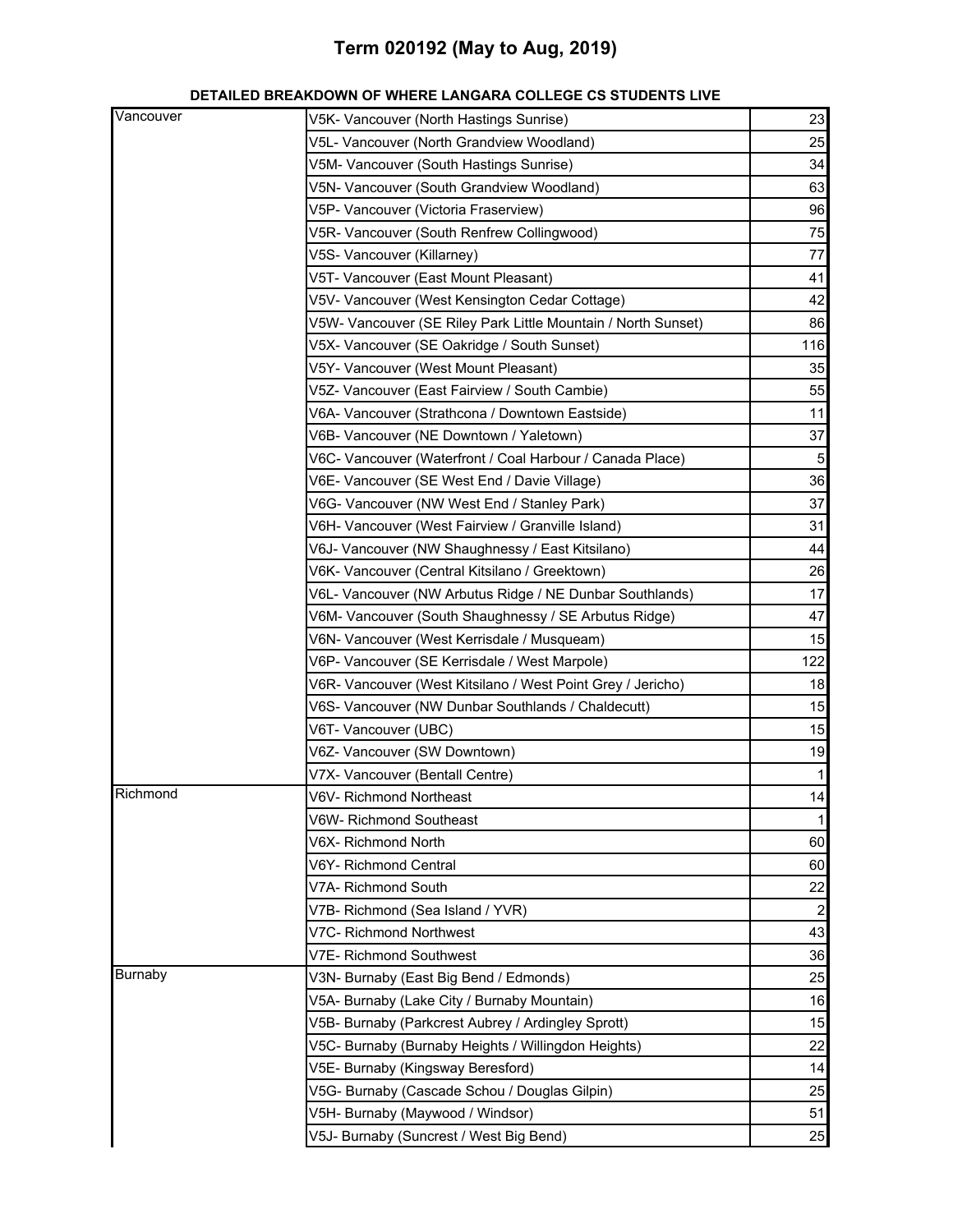|                          | Undeclared                             | 1                         |
|--------------------------|----------------------------------------|---------------------------|
| Surrey                   | V3R- Surrey North                      | 13                        |
|                          | V3S- Surrey East                       | 28                        |
|                          | V3T- Surrey Inner Northwest            | 17                        |
|                          | V3V- Surrey Outer Northwest            | 27                        |
|                          | V3W- Surrey Upper West                 | 36                        |
|                          | V3X- Surrey Lower West                 | $\boldsymbol{9}$          |
|                          | V3Z- Surrey Lower East                 |                           |
|                          | V4A- Surrey Southwest                  | $\boldsymbol{9}$          |
|                          | V4N- Surrey Northeast                  | 22                        |
|                          | V4P- Surrey South                      | 4                         |
| North Vancouver          | V7G- North Vancouver Outer East        | $\,6$                     |
|                          | V7H- North Vancouver Inner East        | $\,6$                     |
|                          | V7J- North Vancouver East Central      | $\overline{5}$            |
|                          | V7K- North Vancouver North Central     | 4                         |
|                          | V7L- North Vancouver South Central     | 10                        |
|                          | V7M- North Vancouver Southwest Central | 16                        |
|                          | V7N- North Vancouver Northwest Central | 8                         |
|                          | V7P- North Vancouver Southwest         | $\bf8$                    |
|                          | V7R- North Vancouver Northwest         | $\boldsymbol{9}$          |
| Coquitlam/PoCo/Pt.Moody  | V3B- Port Coquitlam Central            | 23                        |
|                          | V3C- Port Coquitlam South              | $\,6$                     |
|                          | V3E- Coquitlam North                   | $\bf8$                    |
|                          | V3H- Port Moody                        | 13                        |
|                          | V3J- Coquitlam North                   | 20                        |
|                          | V3K- Coquitlam South                   | 17                        |
| Delta                    | V4C- Delta Northeast                   | 27                        |
|                          | V4E- Delta East                        | $\boldsymbol{9}$          |
|                          | V4K- Delta Northwest                   | 14                        |
|                          | V4L- Delta Southeast                   | $\mathbf 5$               |
|                          | V4M- Delta Southwest                   | $\mathbf 6$               |
| New Westminster          | V3L- New Westminster Northeast         | 15                        |
|                          | V3M- New Westminster Southwest         | 30                        |
| Maple Ridge/Pitt Meadows | V2W- Maple Ridge East                  | 5                         |
|                          | V2X- Maple Ridge West                  | 13                        |
|                          | V3Y- Pitt Meadows                      | $\mathsf 3$               |
|                          | V4R- Maple Ridge Northwest             | $\ensuremath{\mathsf{3}}$ |
| West Vancouver           | V7S- West Vancouver North              | $\mathsf 3$               |
|                          | V7T- West Vancouver Southeast          | $\ensuremath{\mathsf{3}}$ |
|                          | V7V- West Vancouver South              | 8                         |
|                          | V7W- West Vancouver West               |                           |
| Langley/Aldergrove       | V1M- Langley Township North            |                           |
|                          | V2Y- Langley Township Northwest        |                           |
|                          | V3A- Langley City                      | 3                         |
|                          | V4W- Langley Township East             |                           |
| Mission/Abbotsford       | V2S- Abbotsford Southeast              | 4                         |
|                          | V2T- Abbotsford Southwest              | 5 <sub>l</sub>            |
|                          |                                        |                           |